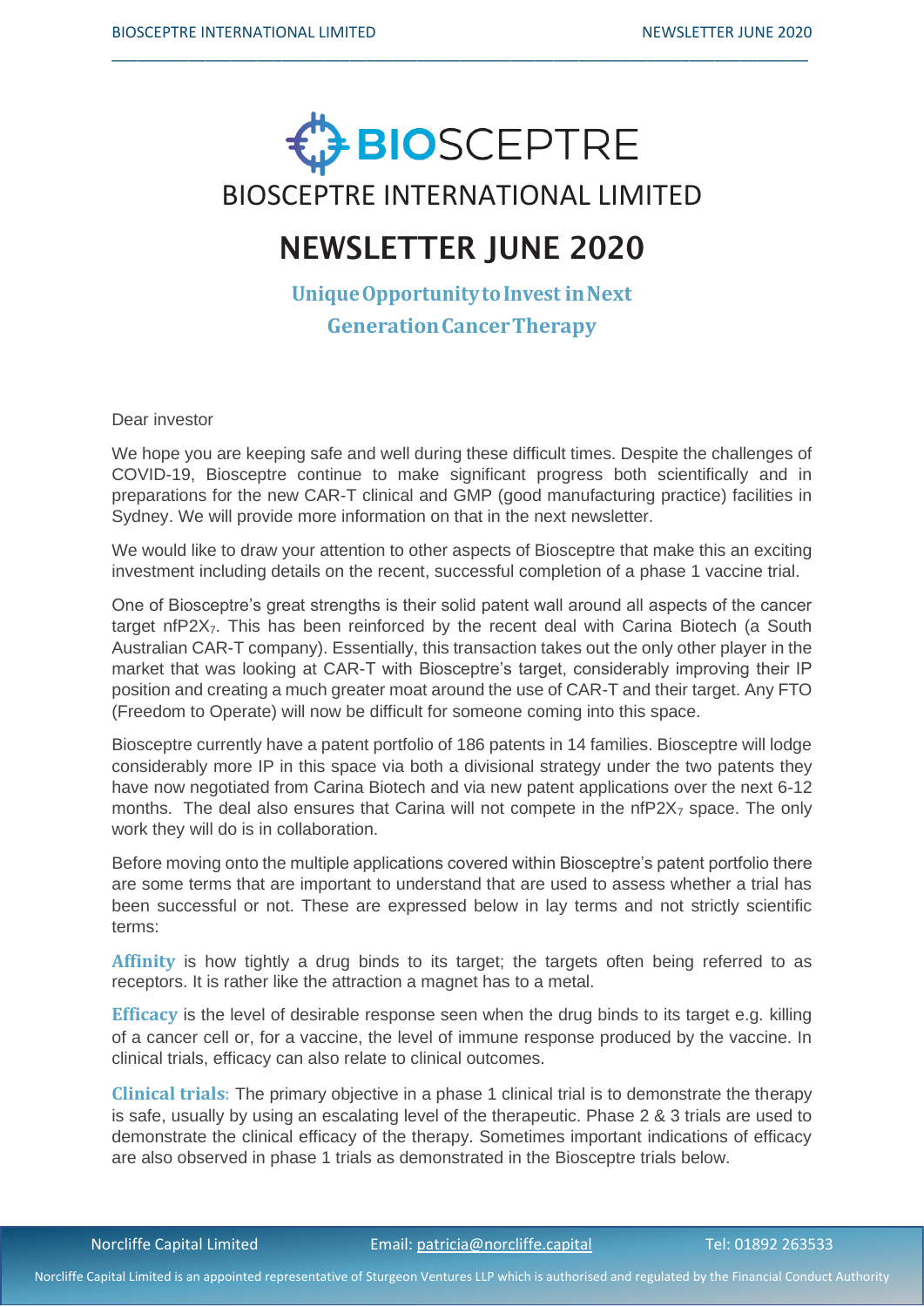

\_\_\_\_\_\_\_\_\_\_\_\_\_\_\_\_\_\_\_\_\_\_\_\_\_\_\_\_\_\_\_\_\_\_\_\_\_\_\_\_\_\_\_\_\_\_\_\_\_\_\_\_\_\_\_\_\_\_\_\_\_\_\_\_\_\_\_\_\_\_\_\_\_\_\_\_\_\_\_\_\_\_

Biosceptre's patent portfolio covers multiple applications which includes:

### **CAR-T Therapeutics:**

This will be the principal focus of the company as it promises the greatest benefit both clinically and financially and overcomes the issues of affinity seen with monoclonal antibodies. However, the following applications are all of value and could be potentially be divested or developed further in the medium term.

### **Monoclonal antibodies (MAbs) to nfP2X7:**

Monoclonal antibodies are the largest group of pharmaceuticals, by revenue, sold world-wide and are among the leading cancer therapeutics. Biosceptre have developed MAbs to  $n\frac{FZ}{Z7}$ but further work is required to improve the affinity of the antibody and that work is ongoing in collaboration with Professor Daniel Christ at the Garvan Institute of Medical Research in Sydney, Australia. Professor Christ is a former colleague of Sir Gregory Winter NL and he participated in the foundation of Domantis Ltd (sold to GSK for £230 million in 2006). In 2007, Professor Christ joined Garvan as Head of Antibody Therapeutics, translating structural and genomic advances into drug candidates and treatments for cancer and inflammatory conditions.

### **Polyclonal antibodies:**

In a phase 1 FDA trial Biosceptre's topical administration of an ointment containing 10% sheep polyclonal anti-nfP2X<sub>7</sub> antibodies (BIL 010t) to primary basal cell carcinoma lesions demonstrated an excellent safety profile and indications of efficacy with 65% of subjects showing regression of surface lesions. A phase 1 trial is designed to show safety only, but the study is important in that it shows the efficacy of treatments targeted to nfP2X<sub>7</sub>. Again, this is a promising application, but the financial and intellectual resources of the company will be focused on CAR-T.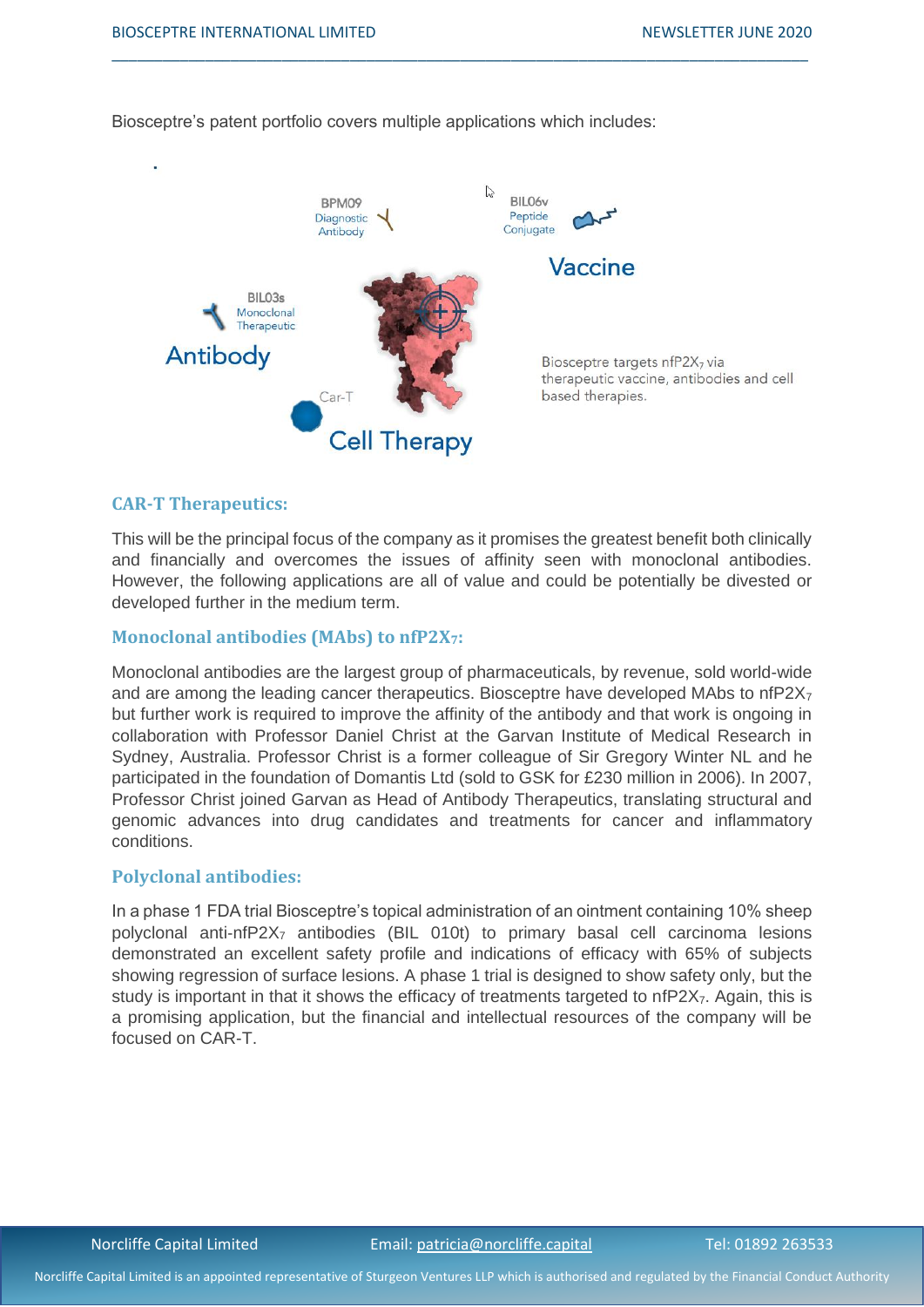## Example of SCC with biopsy histology

\_\_\_\_\_\_\_\_\_\_\_\_\_\_\_\_\_\_\_\_\_\_\_\_\_\_\_\_\_\_\_\_\_\_\_\_\_\_\_\_\_\_\_\_\_\_\_\_\_\_\_\_\_\_\_\_\_\_\_\_\_\_\_\_\_\_\_\_\_\_\_\_\_\_\_\_\_\_\_\_\_\_



post treatment with BIL010t

treatment

### **Diagnostic antibodies:**

One of the challenges in cancer diagnosis is detecting rare tumour cells in a tissue under the microscope. Modern methods include using a monoclonal antibody (where affinity is far less of an issue than in therapeutic MAbs). The antibody is labeled with a dye so the tumour cells can be visualized. However, this requires an antibody for a specific target on each tumour type and, unfortunately, most targets are found on normal cells and are just over expressed on cancer cells. The unique feature of  $nfp2X<sub>7</sub>$  is that it is only seen on cancer cells and is found in a large range of cancer types making it an ideal diagnostic target. Examples are shown below where the brown staining in the tissue section indicates cancer cells in the primary tumour.



There are a range of large life-science companies, distinct from therapeutic pharmaceutical companies, that will be very interested in this technology as it fits into the cytology and histopathology diagnostic market growing at 13.6% CAGR and is estimated to reach \$34.5 Billion by  $2027<sup>1</sup>$ .

#### Norcliffe Capital Limited **Email:** patricia@norcliffe.capital Tel: 01892 263533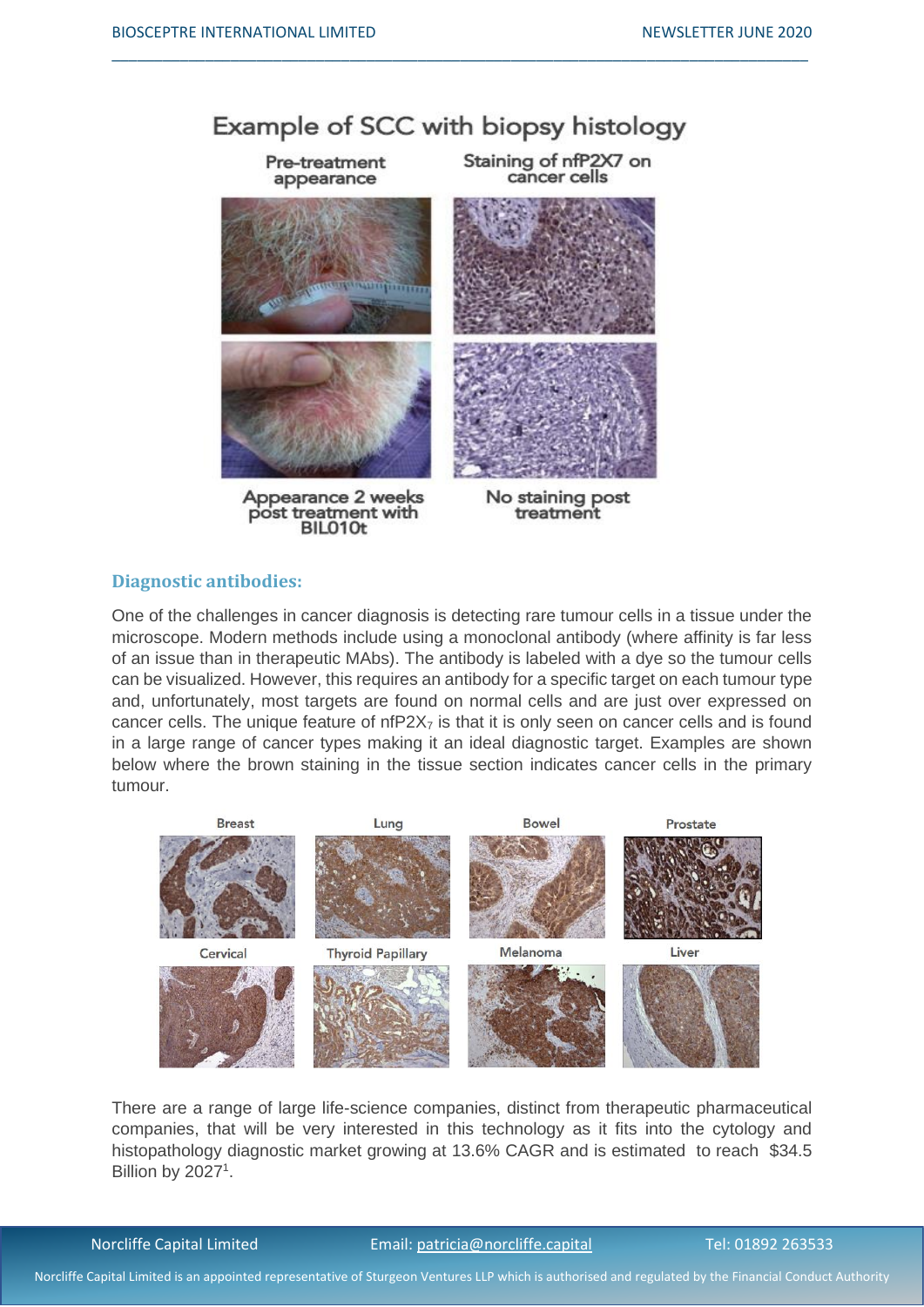### **Vaccine:**

The purpose of a vaccine to  $nP2X<sub>7</sub>$  is to induce the patient's body to develop immune response to that target on cancer cells. The company has completed a phase 1 trial whose primary aim was to demonstrate safety of the vaccine. The data are currently being analysed but two features stand out:

\_\_\_\_\_\_\_\_\_\_\_\_\_\_\_\_\_\_\_\_\_\_\_\_\_\_\_\_\_\_\_\_\_\_\_\_\_\_\_\_\_\_\_\_\_\_\_\_\_\_\_\_\_\_\_\_\_\_\_\_\_\_\_\_\_\_\_\_\_\_\_\_\_\_\_\_\_\_\_\_\_\_

- 1. The trial passed the phase 1 criteria of safety
- 2. Despite being immunocompromised, patients mounted an immune response to the vaccine

| Vaccine<br>BIL06 <sub>v</sub> | Phase Ib Trial - 29 patients recruited                                                                                                                                                                                                                                                                                                                                                                                | <b>Biosceptre</b>                                                                                               |
|-------------------------------|-----------------------------------------------------------------------------------------------------------------------------------------------------------------------------------------------------------------------------------------------------------------------------------------------------------------------------------------------------------------------------------------------------------------------|-----------------------------------------------------------------------------------------------------------------|
| <b>Patients</b>               | 29 (2 cohorts (1000 and 1500mg dose) containing 10 and 19 patients respectively)                                                                                                                                                                                                                                                                                                                                      |                                                                                                                 |
| <b>Trial Centers</b>          | 2 Australian centres recruiting competitively -<br>Sydney Adventist Hospital (Wahroonga, Sydney NSW)<br>Sydney Southwest Private Hospital (Liverpool, Sydney NSW)<br>$\bullet$                                                                                                                                                                                                                                        | SYDNEY<br>Principal Investigator<br><b>ADVENTIST</b><br><b>HOSPITAL</b><br>Prof. Gavin Marx<br>Sydney Southwest |
| <b>Patient Inclusion</b>      | Basket trial – primary focus on prostate, colorectal, and lung                                                                                                                                                                                                                                                                                                                                                        |                                                                                                                 |
| Method                        | Subcutaneous Injection (BIL06v mixed 1:1 with Alhydrogel® 2%)                                                                                                                                                                                                                                                                                                                                                         | Memorial Sloan Kettering<br><b>Cancer Center</b>                                                                |
| <b>Study Objectives</b>       | Primary - safety and serological immunogenicity.<br>$\bullet$<br>Secondary - evaluate Dose Limiting Toxicity (DLT), determine Max Tolerated<br>Dose (MTD) and/or Recommend Phase 2 Dose (RP2D), disease control rate<br>(SD+PR+CR at 12 weeks), and Progression Free Survival (PFS)<br>Exploratory - QoL, overall survival, serum tumour biomarkers, cellular<br>$\bullet$<br>immunogenicity (in vitro restimulation) | <b>Clinical Trial Design</b><br>Dr. Bob Li                                                                      |

As is common for a phase 1 study, this study was conducted in patients with advanced disease, usually with metastases. Such patients have a short life-expectancy and are usually highly immunocompromised. Nevertheless, those patients that survived the minimum 12-week period all mounted an immune response. As examples in the graphs below, the y axis (labelled absorbance) is an indication of the amount of antibody induced by the vaccine in individual patients.